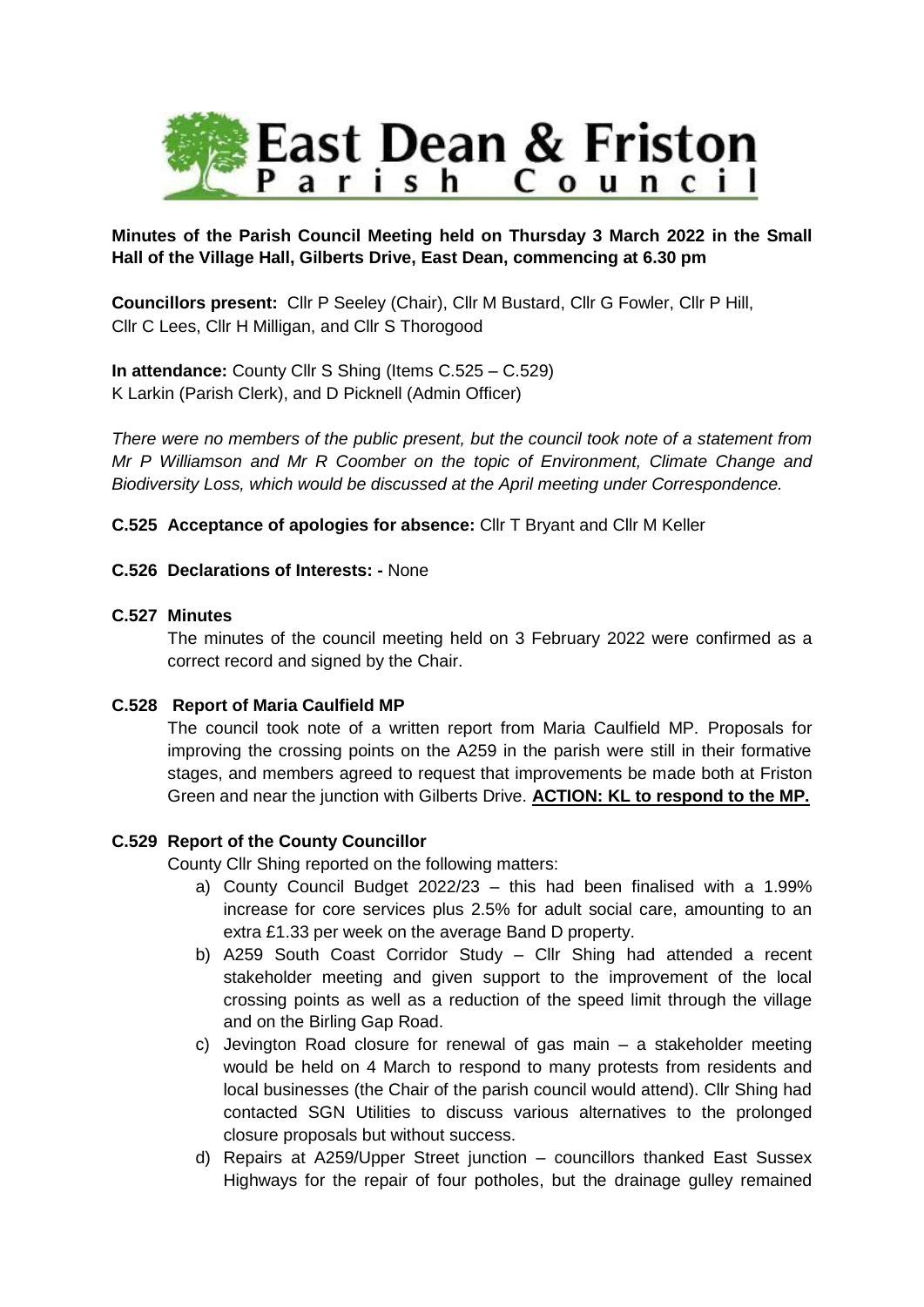blocked and the persistent problem that surface run-off did not reach the drainage gulleys still needed to be addressed. This should be on the agenda for the next SLR (county liaison) meeting **ACTION: KL.**

Members thanked Cllr Shing for his report.

RESOLVED – That the report of the County Councillor be noted and action taken as discussed.

---------------------------------------------------------------------------------------------------------------------------

#### **C.530 Business in Progress**

The council received and took note of Report 7 on progress made since the meeting on 3 February 2022. Members discussed the renewal of the sign board on the A259 directing visitors to the shops and Sheppards Café, and agreed that this should be done. The cost would be £70. **ACTION: PS**

RESOLVED - That the progress report be noted and action taken as discussed

### **C.531 Annual Village Meeting**

The council took note of Report 8 recommending a structure and timetable for the Annual Village Meeting 2022 (Friday 20<sup>th</sup> May 2022), following the pattern established before the pandemic. Invitations to participate should be sent to all the main village organisations and the village clubs and societies as soon as possible, and a Residents' Alert circulated. There would be no set theme: this would be a collaborative meeting aiming to re-open the full communication of normal times and find out about residents' priorities and concerns. General notices and invitations would be published via the Residents' Alerts email register and the council website and notice boards **ACTION: KL/MK/DP.** An agenda would be considered at the April meeting in the light of the responses.

# **C.532 Local Council Award Scheme**

The council took note of an oral report from the clerk on the requirements of the scheme. It was agreed that the council should register to apply for a Foundation award not later than the end of April, and would then need to supply all the information required by NALC within 12 months. This would best be done following the resumption of Annual Village Meetings in May 2022 and the formulation of a fresh post-lockdown action plan. There would be a registration fee of £50 and an accreditation fee of £80. If the council were to apply for the next level Quality award within 12 months of receiving the Foundation award, reduced fees would be payable for the second accreditation.

RESOLVED - That the council should register with NALC prior to the Annual Village Meeting 2022

## **C.533 Council Officers**

The council took note that staff time should be allocated to the revision of the Village Design Statement and agreed that this item should be deferred until April when the Chair of Planning could be present. At the same time the council would consider quotations received from any planning consultants willing to work on the revision and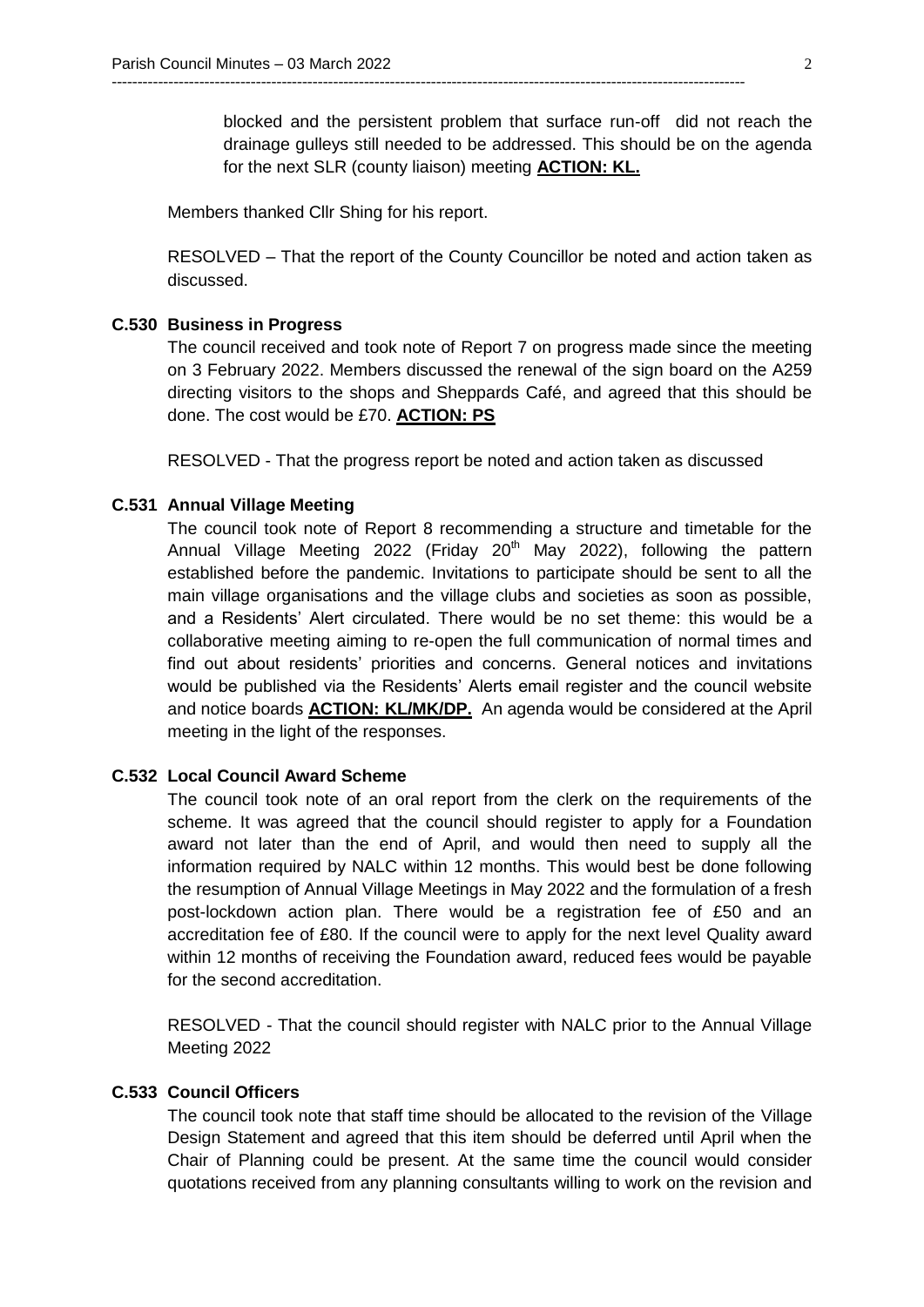augmentation of the current VDS. In the meantime the Admin Officer would update the references in the current Village Design Statement to numbered policies in the current SDNPA Local Plan, as some of those numbers had been updated.

---------------------------------------------------------------------------------------------------------------------------

Secondly the council took note that a 1.75% increment to the national salary scales for council staff had been offered on behalf of the employers with effect from 1 April 2021 but did not have union approval. The advice from the East Sussex Association of Local Councils was that the 1.75% should be paid forthwith and adjusted in future if a higher level were agreed in further negotiations.

RESOLVED - That the Clerk and Admin Officer should each have a 1.75% pay increase backdated to 1 April 2021.

### **C.534 Levelling Up the UK: White Paper NALC Summary and Commentary**

The council took note of the government White Paper and the Summary and Commentary by the National Association of Local Councils, and considered local implications. These were found to be limited to support for the shopping precincts in Eastbourne and Newhaven. East Sussex as a whole would receive little from the Levelling Up policy.

#### **C.535 Payments and Receipts**

The council took note of Report 12 containing the schedule of payments for March 2022 and receipts in February 2022. *[Note: the complete Schedule is appended to these Minutes].* A payment of £585 for works to the pavilion and maintenance work done on 10 memorial seats (previously authorised) was also approved.

RESOLVED – That the payments totalling £2,701.55 be approved

The council noted a request from the Community Watch for a grant of £50 and this was approved in principle. Members would welcome a meeting with the new Convener of the group to discuss its future plans. The grant should then be paid in the 2022/23 financial year. **ACTION: KL to respond to the Convener.**

Platinum Jubilee: members confirmed that a grant of £100 would be paid to support a children's Art Project. This would be done at the start of the 2022/23 financial year. **ACTION: KL to respond to the project leader.** 

### **C.536 Reports:**

a) Chair of the Council – (i) the Chair invited members' views on sending a donation to the government relief fund for Ukraine. At present it was not clear whether public money could only be spent in the UK. Members would canvass opinion and a decision would be made in April **ACTION: KL/all members**; (ii) Plant a Tree for the Jubilee – members agreed that two trees e.g. Holm oaks should be purchased for planting on the prescribed day, Friday 11<sup>th</sup> March, at the recreation ground. The cost should not exceed £200. This had not previously been authorised due to short notice nationally, but would be within budget for 2022/23.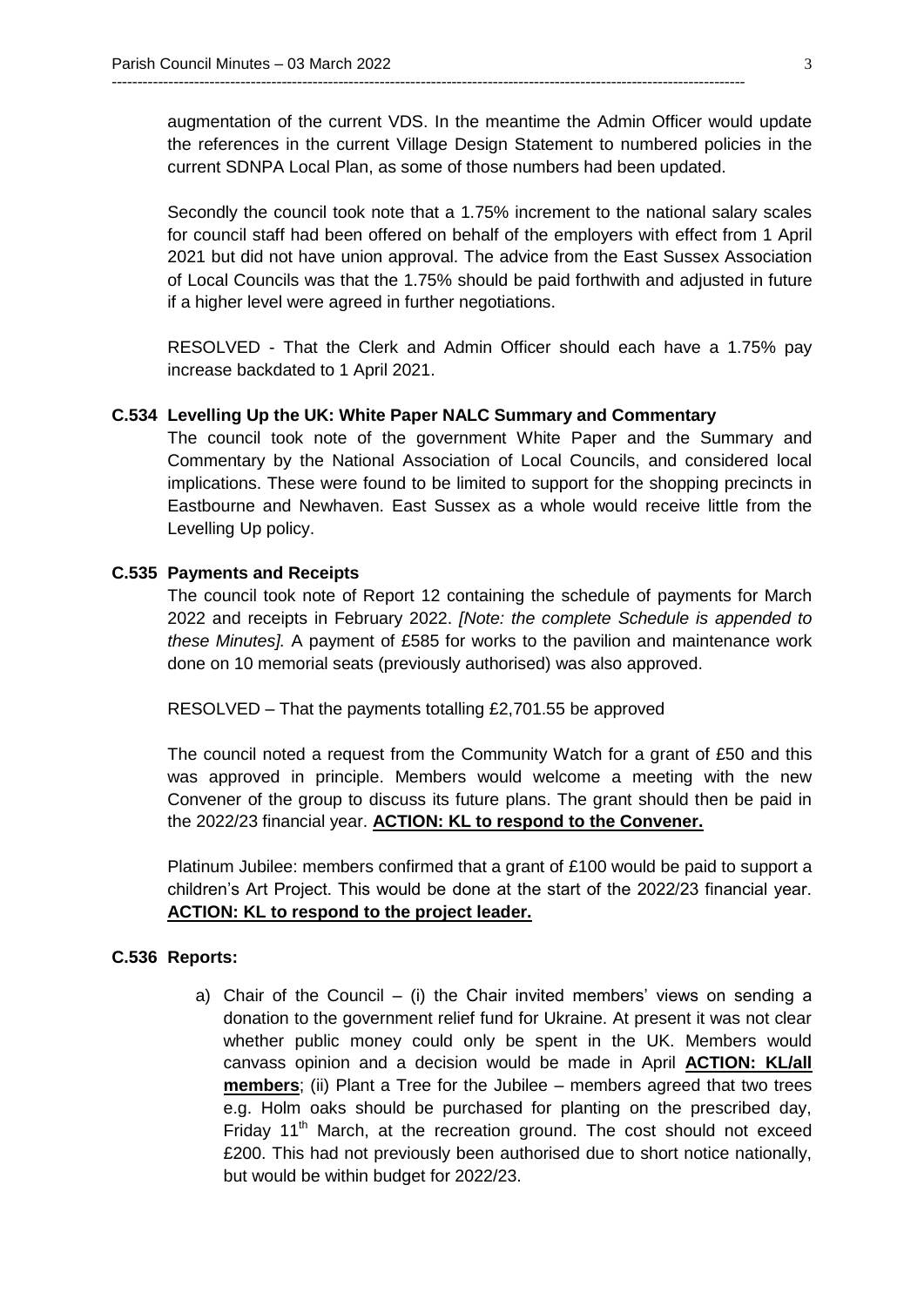b) Planning Committee – the council took note of the draft minutes of the committee meeting held on 15 February 2022. The Chair of the council reported that he and the Chair of Planning and the Admin Officer had visited the SDNPA offices in Midhurst to raise concerns about planning Enforcement. The meeting had been constructive but challenging. Ten local enforcement issues had been notified to the planning authority but there had been no action on nine. However, the cases were not closed. The planning authority had asked for all discussion of such issues to be oral and would only involve the parish council when the council was the first complainant. Members agreed to a trial period. If unsuccessful, the local MP would be asked to intervene.

---------------------------------------------------------------------------------------------------------------------------

- c) Finance the council took note of the Budget Monitoring report for the period ended 28 February 2022. The bank balance at the end of February was £66,794.04. The closing balance at the end of the financial year should be approx. £63,500 (about £1,000 less than in the previous year)
- d) Traffic Management Working Group members considered winding up Speedwatch, for which there was currently very little volunteer support. However, it was agreed to keep it going for the coming tourist season. There was a renewed problem of noisy driving in unsocial hours which should be reported to the police **ACTION: DP.**
- e) Rights of Way and Highways the Lead Member reported on the following matters: (i) The cost of replacing three road name sings on the Downlands Estate using plastic 8cm poles with a life of 25 years would be £431. This was approved in principle, for ratification at the April meeting; (ii) Footpath 8 (The Ridgeway to Old Willingdon Road) – the obtruding hedges had been cut back, (iii) Footpaths 21/22 (Elven Close to Downs View Lane) - the path had been blocked by fallen trees in Storm Eunice, which would be cleared by the county council; (iv) Footpath 17 (Peakdean Close to Warren Lane) - a sagging fence was being dealt with by the landowner; (v) Signage at Jevington Road/A259 crossover – a site meeting with East Sussex Highways had been requested, on the basis that if they would not finance improved signage the parish council could be asked to pay. A response was awaited; (vi) Closure of the Jevington Road – following a very large number of complaints, SGN Utilities would be hosting a Teams meeting on 4 March with stakeholders. Councillors would attend. The Chair would also complain to SGN and ESCC that the work appeared not to have been planned in the best way. A second closure was actually proposed for resurfacing after completion of the gas main renewal; (vii) Vandalism of bus shelter – windows had been broken and the PCSO should be notified **ACTION: KL.** It was agreed that the windows should be replaced as an urgent repair, and a notice placed in the shelter to advise users that their actions were under observation **ACTION: PH**; (viii) Bollards to protect verge on Gilberts Drive – it was agreed that Cllr Hill should obtain quotes and apply to East Sussex Highways for a licence to place the bollards on highway land **ACTION: PH**; (ix) Sandbags left in Gilberts Drive – UK Power Networks should be requested to retrieve these **ACTION: PH**; (x) Bark chips laid at entrance to Hobbs Eares – this spot had become impassable and informal action had been taken to make it passable.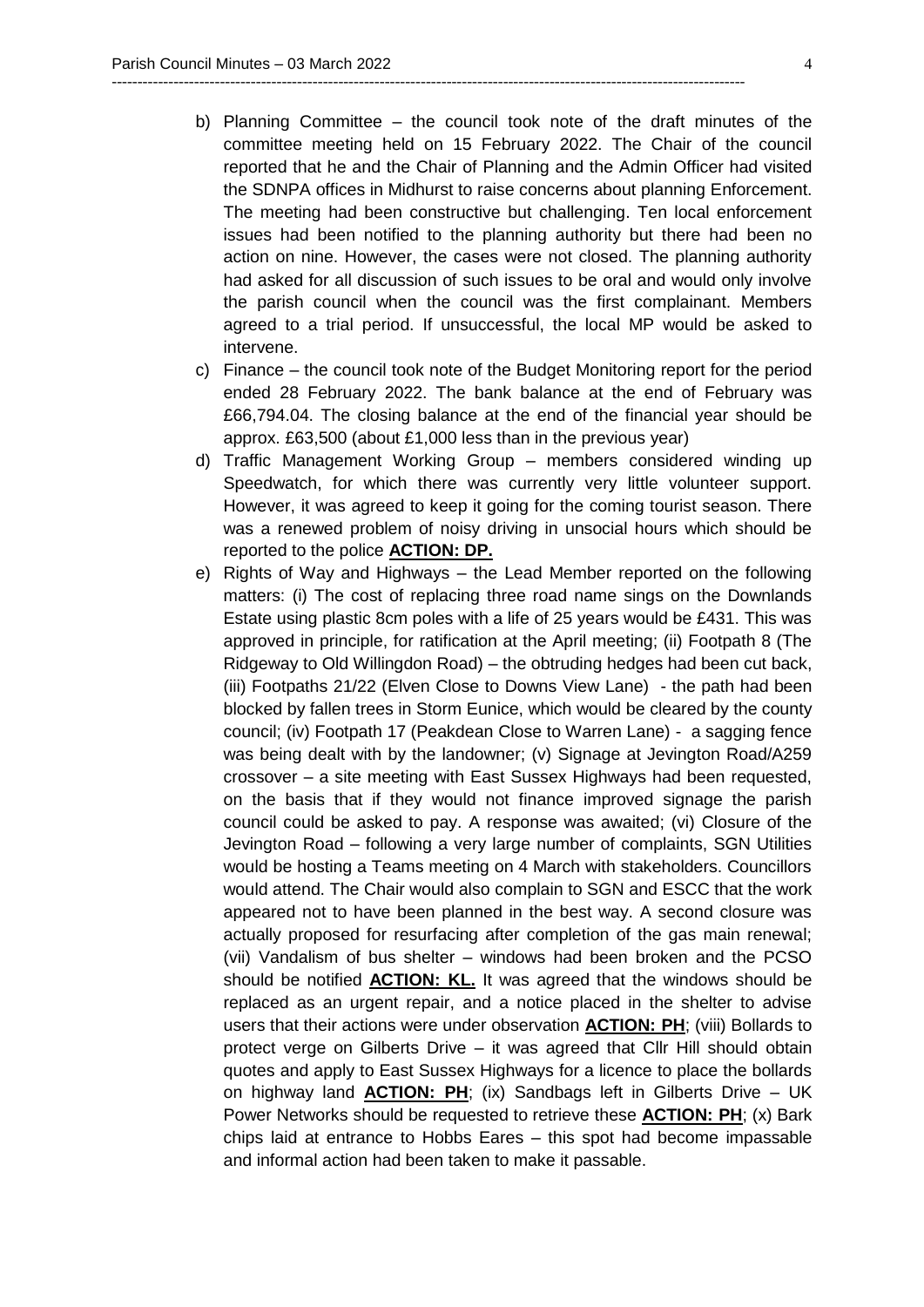f) Tree Warden – (i) cherry tree branches had been trimmed in Downs View Lane to maintain a passing place near the junction with the A259; (ii) Greensward trees – the Warden would inspect these with the landowners to give lay advice; (iii) Replacing fences with hedges – this was a desirable option, supported by the Village Design Statement, but landowners could not be required to do it and this should be generally understood; (iv) Storm damage – there had been some losses in Storm Eunice, on Friston Hill and in Gilberts Drive.

---------------------------------------------------------------------------------------------------------------------------

- g) Recreation Ground (i) the Lead Member and the Chair would liaise over moving the two marquees recently bought by the Residents' Association which were currently filling the main room. An alternative must be found; (ii) Repairs to pavilion and maintenance of memorial seats – the works previously planned and approved had now been completed. Members thanked Cllr Fowler for this work; (iii) Play area – gorse bushes in The Drove were growing over into the play area and could be a safety hazard. It was agreed that the mowing contractor should be requested to cut them back **ACTION: KL**; (iv) Dog walkers – the problems reported by a resident had not been seen to recur.
- h) Environment (i) the Lead Member had met the Environment lead of the Residents' Association to discuss the project to install an interpretation board at a cost of approx. £1,000. The RA would apply for a grant which the parish council might match fund; (ii) The RA had requested that this season's planting in the shopping precinct be done in the Jubilee colours, and this was agreed; (iii) Land survey – the parish council would not finance a land survey as there was no power to oblige landowners to substitute hedges for fences, or otherwise direct them as to what to do on their own properties; (iv) No mow areas on the Greensward – the council's contractor was requested to leave certain areas unmown **ACTION: KL to obtain details and contact the contractor.**
- i) Platinum Jubilee Events the programme was well advanced. The council still needed to find a licensee to run a bar at the recreation ground.
- j) Defibrillators the Chair reported that the cabinet for the unit to be installed at the top of Micheldene Road was now on order as the power installation was complete. This had been done by South East Water, free of charge, and was much appreciated. Training would be offered in the use of the defibrillator, and councillors would be welcome to participate.

RESOLVED - That the above reports  $a$ ) – j) be noted and action taken as discussed.

### **C.537 Correspondence**

The council took note of Report 15 on Correspondence received since the February meeting.

RESOLVED - That the Correspondence report be noted

# **C.538 Date of next meeting: Parish Council Meeting – Thursday 7 April 2022 at 6.30 pm in the Small Hall of the Village Hall.**